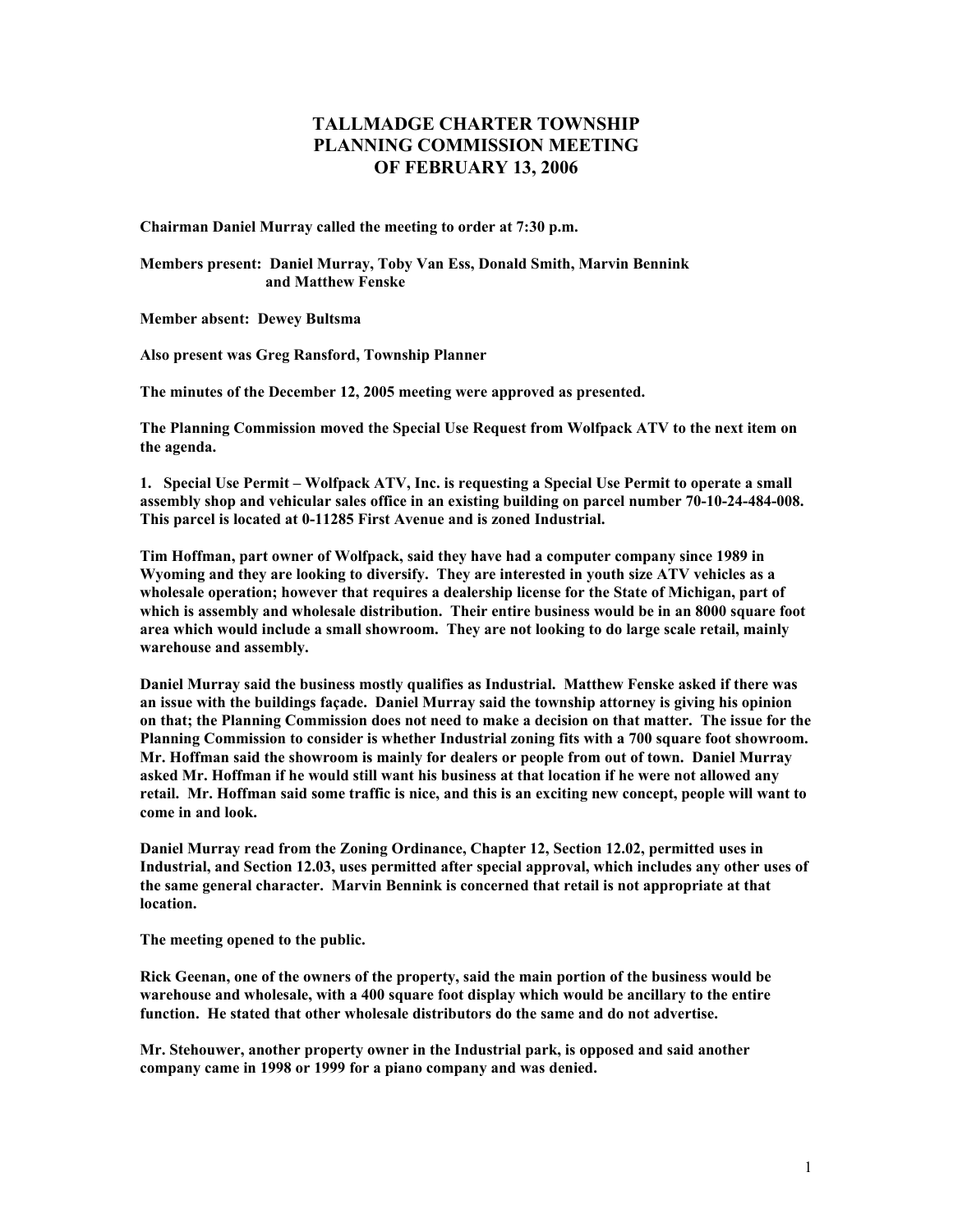**Mr. Hoffman said they would probably look for another location if they were not allowed any retail. Kevin Heinig of 0-270 Leonard Street said if they were allowed retail with off the street traffic, they'll want to test drive the vehicles up and down through the Industrial Park. He suggested they could have a showroom for the wholesale customers only.** 

**Mr. Hoffman said from an insurance standpoint, they do not keep fuel in the vehicles, and they would not allow test-driving of the vehicles.** 

**Marvin Bennink moved, Donald Smith supported, motion CARRIED to recommend DENIAL of the request to the Township Board based on the fact it is not appropriate to have retail sales in Industrial zoning. Ayes: Daniel Murray, Marvin Bennink and Donald Smith. Nays: Matthew Fenske and Toby Van Ess.** 

**2. Final PUD Review – Dave Dishaw is requesting final review of a proposed Planned Unit Development, Lake Michigan Estates, for parcel number 70-10-24-300-060. This parcel is located at approximately 0-525 Lake Michigan Drive and is zoned C-2 in the front along Lake Michigan Drive and Rural Preserve in the northerly portion of the property.** 

**Jack Rogers of Field and Stream Realty was present on behalf of the applicant. He presented new plans with three additions and clarification, per the request of Township Planner, Mr. Ransford. More detail on the lift station is included, and the proposed utility easement from the development into 12.4 acre detention pond is now proposed on lot #1 and the back of lots 2 and 3. Mr. Rogers also supplied Condominium Covenants and By-Laws and colored renderings of the condo units.** 

**Toby Van Ess went over comments that Dewey Bultsma had relayed to him regarding the request:** 

- **1. Road side water and sewer on the west side of property, would like to see infrastructure to power line easement.**
- **2. Lot that comes off comes into circle at 90-degree angle.**
- **3. Truck radius large enough for turn around, would like to see an island out there. Mr. Bruggink said the county would not allow that, Donald Smith agrees, that would not be safe.**
- **4. Spill way for detention pond, will come with construction plans.**
- **5. 8 inch sanitary sewer getting sewer into Camelot Estates, possibly obtain easement. Donald Smith said they will probably want to come in off M-45 and that is ultimately determined by elevations.**
- **6. Public Road proximity. Short driveways, not enough room for parking in driveways, could have more off street parking, longer driveways or service drive. Mr. Bruggink said there are two spaces in the garage and 2-4 outside and the rest on the road. They have also proposed a turn around one car wide that can be used for turn around or parking for one more space.**

**Donald Smith said off site parking does not get used; people will park on the street. He feels the turn around will be better.** 

- **7. Some will back out into the intersection. Mr. Bruggink can change those.**
- **8. Curb and gutter all of Sessions Drive, if so then problem with on street parking.**
- **9. Second exit needed, maybe a fire drive out to Third Avenue, okay if grass over gravel and gate, for emergency only.**
- **10. Mr. Bruggink said they have already proposed sidewalks and lighting.**

**Greg Ransford said now the easement to the north is 66 feet wide, they moved the buildings out. Mr. Ransford asked if the Ottawa County Drain Commission or the Ottawa County Road Commission have looked at these plans yet. Mr. Bruggink said they are getting that lined up. Toby Van Ess would like to see updates made to the plans, and the Planning Commission needs time to look at the covenants and make sure all the bases are covered. Therefore, Toby Van Ess moved, Donald Smith supported, motion CARRIED to TABLE the request in order for the applicant to address the items discussed:**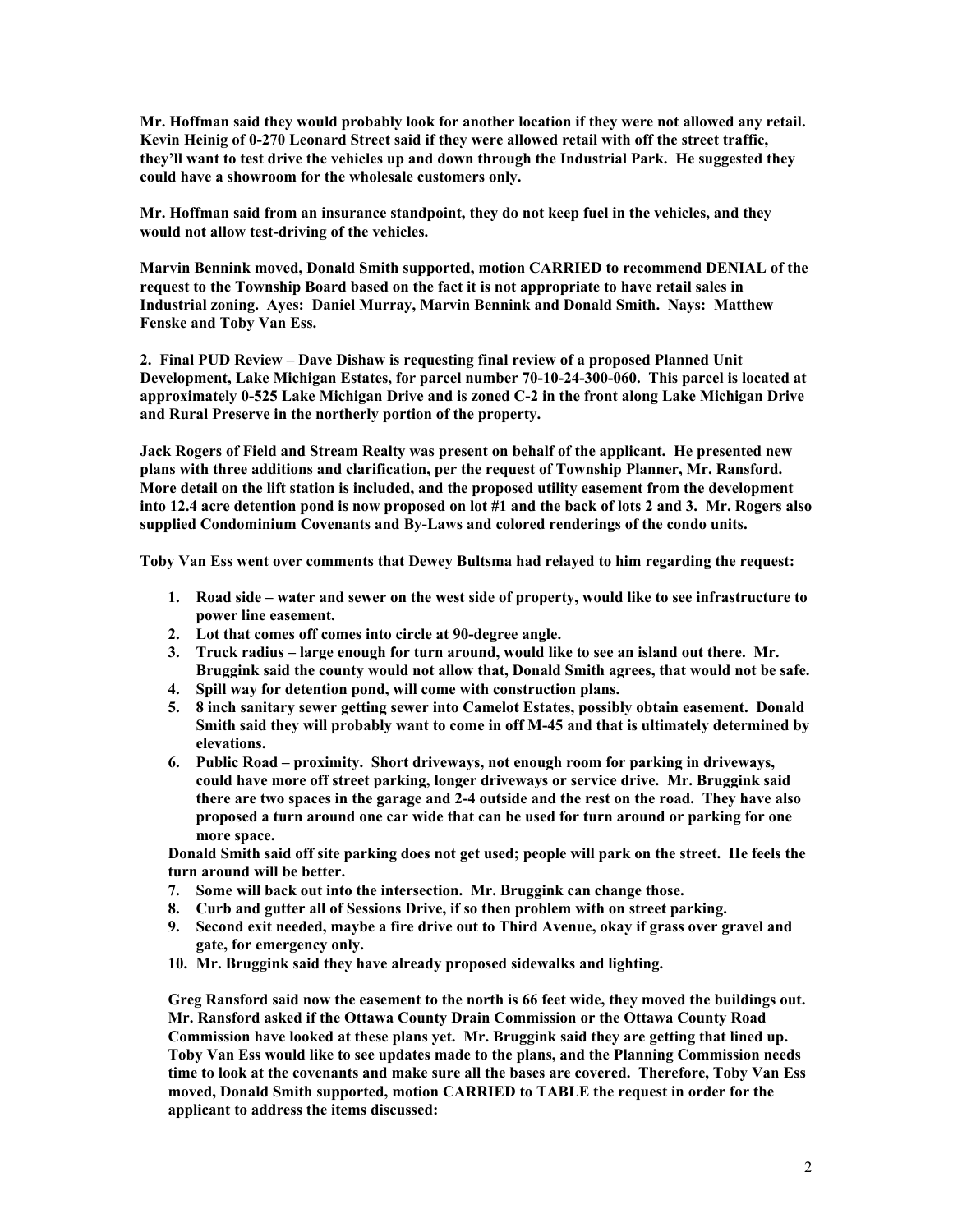- **1. Show 12" watermain extended to west property line**
- **2. Show sanitary sewer extended to west property line along Lake Michigan Drive**
- **3. Adjust property that meets Sessions Drive at a 90 degree angle**
- **4. Construction documents should include emergency spillways for the detention areas**
- **5. Check with township engineer regarding the creation of an easement for future sewer to service Camelot Estates to the west, or off from Lake Michigan Drive**
- **6. Designate a grasscrete emergency exit creating a second drive going out, off from Sessions Drive to the east**
- **7. Realign houses on the corners where they back into intersections**
- **8. Concrete curb and gutter at all intersection radii**
- **9. Inform Planning Commission of status of permits from various agencies, such as the DEQ, Ottawa County Drain Commission and Ottawa County Road Commission. These should be approved by the final review for the Township Board.**

**Toby Van Ess would like Moore and Bruggink's determination on the ponds, sizing of the lift station, etc. before the public hearing.** 

**Ayes: Daniel Murray, Toby Van Ess, Donald Smith, Marvin Bennink and Matthew Fenske. Nays: none.** 

**Supervisor William Wiersma then introduced Dick Temple as the new Planning Commission member to fill the vacancy. The Township Board is expected to do this formally at tomorrow nights meeting.** 

**3. Preliminary PUD Review – Christian Wiser is requesting preliminary review of a proposed Planned Unit Development for parcel number 70-10-25-100-035. This parcel is located at approximately 0-550 Lake Michigan Drive and is zoned R-1.** 

**Steve Smit of Focus Engineering spoke representing Mr. Wiser. He met with township officials regarding the proposed lift station and the proposed drive on the west side to get to phases two and three. He designed the plan to minimize the impact to the wetlands per the DEQ. Also, architecturally, they are trying to look very upscale, especially on the exposed side. They are proposing brick with vinyl siding and shutters and a pitched roof with cupola's. They did come up with a drive on the east side that then crosses over to the west side. The west side is adjacent to the Consumers Energy power lines. Landscaping would comply with the Zoning Ordinance, the location of the landscaping dependant upon the lift station. There are a variety of storage unit sizes proposed, from 5 x 5 up to 12 x 40; some would be drive through. He feels the storage units would be appropriate to accommodate the condominiums across the street and Grand Valley State University.** 

**The parcel is only 200 feet wide and the power lines run along the west side, this is a tough parcel to deal with. They would have a 6-8 foot high decorative obscuring fence or wall.** 

**Daniel Murray referred to the zoning. The parcel is currently zoned R-1, and the Planning Commission is considering possibly changing the Master Plan to allow Commercial, however storage units would be considered an industrial use.** 

**Mr. Wiser said all other storage facilities in the surrounding five-mile area are at 90-95 percent occupancy; therefore there is a need.** 

**Matthew Fenske asked about how deep into the parcel the first phase would go. Mr. Smit answered about 1000 feet. It is approximately 800 feet to the back of the last building in phase one. Toby Van Ess asked about water. Mr. Smit said they had a meeting at Moore & Bruggink haven't been told yet, they only need a ½ bath for their facility, however they are not opposed to putting water in. Mr. Van Ess said the fire chief feels strongly about having fire hydrants back there. Donald Smith said the main problem is zoning.**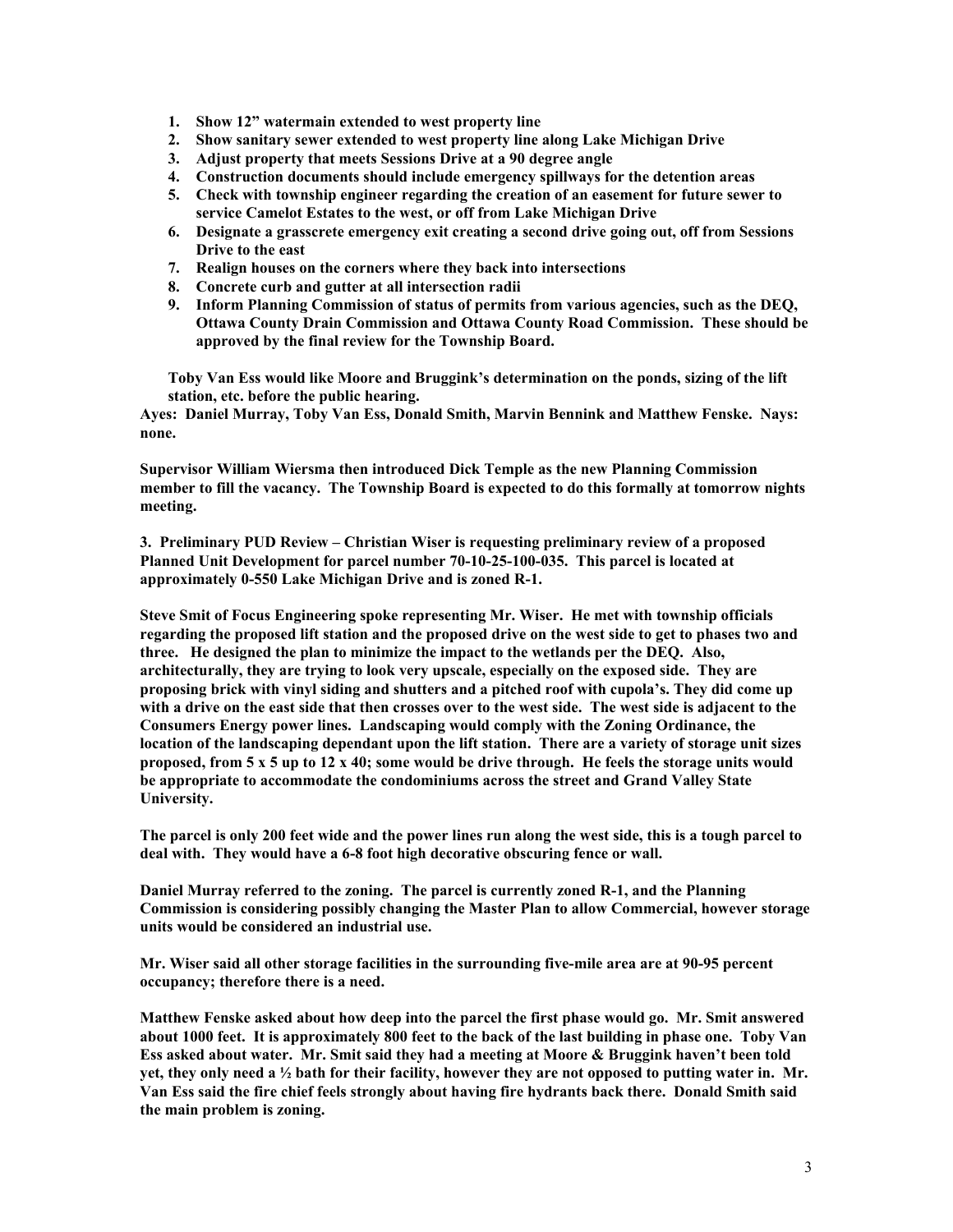**Greg Ransford has seen store and lock facilities considered a commercial use. Tallmadge only allows them in Industrial, but storage is not a high intensity use. Right now it is premature to rezone to Industrial. After the Planning Commission completes the Master Plan, they could look at the text to see if store and lock could be allowed in Commercial. Donald Smith agrees and added that the property is not conducive to much of anything, but first the Master Plan zoning needs to be determined.** 

**William Wiersma said it is important that water and sewer be extended to the west side of that property. Mr. Wiser said it is critical for the township to have the lift station on his property as opposed to the north side of M-45. Mr. Wiser said the storage facility would look better than most Industrial uses such as a tool and die shop. Mr. Wiersma said this lift station is imperative to serve the rest of the utility service district that the lift station at Leonard and 8th Avenue cannot serve. Daniel Murray and Marvin Bennink agree it is probably an excellent use of that property, but they are not comfortable with the zoning at this time.** 

**Marvin Bennink moved, Toby Van Ess supported, motion CARRIED to DENY the request due to it not being consistent with the site until after the Master Plan and text are amended. Ayes: Daniel Murray, Toby Van Ess, Donald Smith, Marvin Bennink and Matthew Fenske. Nays: none.** 

**4. Site Plan Review – Engelsma & Associates is requesting Site Plan Review to construct a multitenant industrial use building on parcel number 70-10-24-485-003. This parcel is located at approximately 0-237 Steele Street and is zoned Industrial.** 

**Jeff Brinks of DCI Engineering spoke representing Engelsma & Associates. The proposed building would be on Lot 14 in the Tallmadge Industrial Park. The proposed use is consistent with zoning, being separate units to house trades people with warehouse and office space.** 

**Mr. Brinks addressed Mr. Ransford's concerns:** 

- **1. The applicant will install a screening fence.**
- **2. The materials intended for the façade of the building have been changed and they are now proposing the entire building with split face block.**
- **3. The building will be used for residential contractors, such as a plumber and cabinet maker with warehouse and office space.**
- **4. They submitted approval from the Tallmadge Industrial Committee.**

**Greg Ransford clarified there would be all textured block on all four sides. Mr. Ransford said that is then in conformance. They will have no outside storage other than the dumpster area.** 

**Donald Smith said the Site Plan includes everything he looks for.** 

**Toby Van Ess moved, Donald Smith supported, motion CARRIED to APPROVE the Site Plan with the contingency that they use the changes on the plan amended 2-13-06 with a screening privacy fence and split face block. Ayes: Daniel Murray, Toby Van Ess, Donald Smith, Marvin Bennink and Matthew Fenske. Nays: none.** 

**Election of officers: Toby Van Ess moved, Donald Smith supported, motion CARRIED to elect Daniel Murray as chairman, Matthew Fenske as vice chairman and Dewey Bultsma as secretary. Ayes: Daniel Murray, Toby Van Ess, Donald Smith, Marvin Bennink and Matthew Fenske. Nays: none.** 

**Meeting adjourned at 9:15 p.m.** 

**Respectfully submitted,**